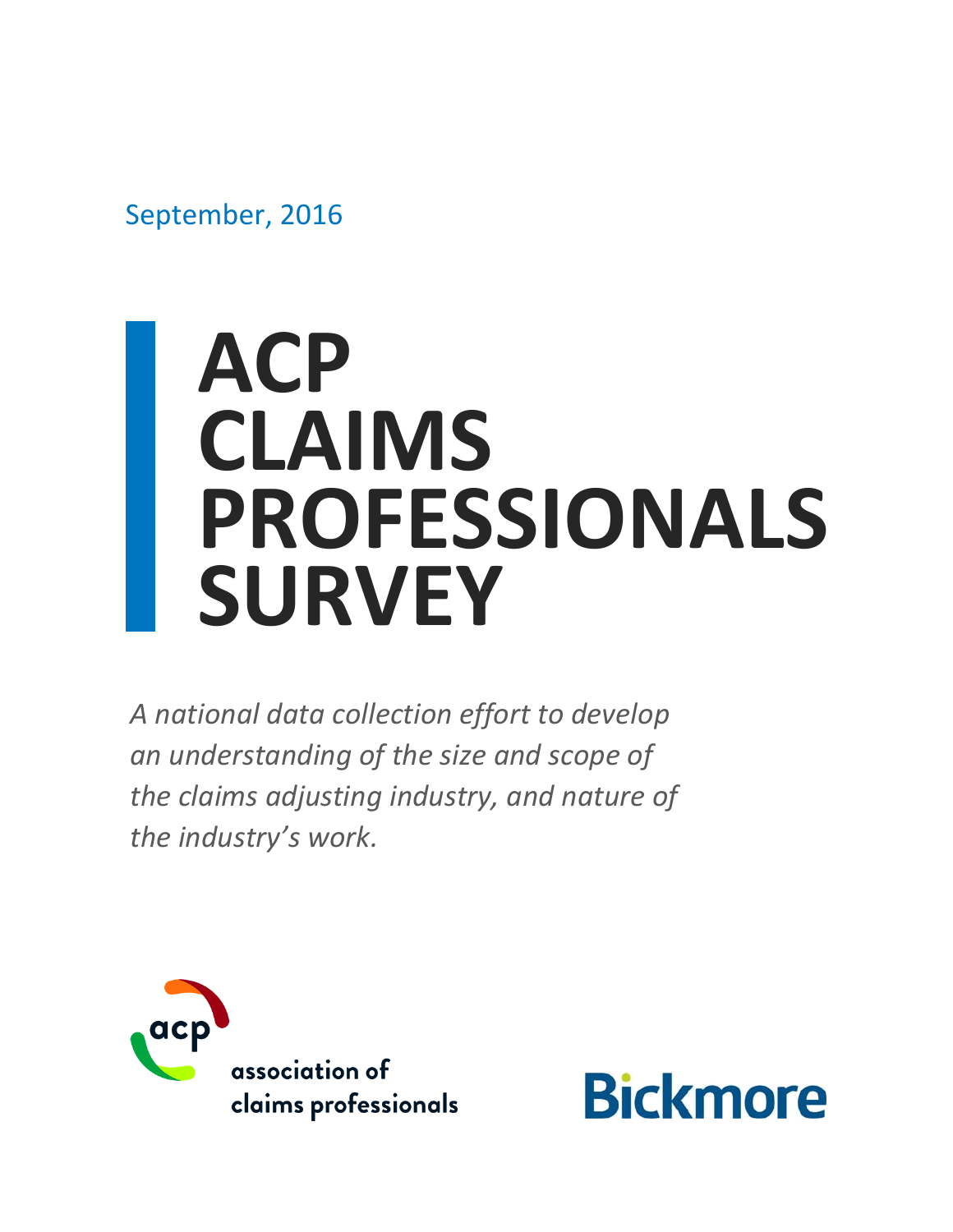September 27, 2016

Mr. David Farber, Esq. King and Spalding 1700 Pennsylvania Avenue, NW Washington, DC 20006

### **RE: Consulting Services ‐ ACP Claims Professional Survey**

This report summarizes our work involved in assessing the claims professional population for the benefit of the Association of Claims Professionals (ACP, formerly known as the American Association of Independent Claims Professionals or AAICP). Our review included the following key activities.

- Survey Design Assisted the working committee by developing a comprehensive survey to submit to ACP members and non‐members.
- Data Collection Deployed survey to ACP members and non-members, and collected relevant data for analysis from industry groups and publications.
- Data Analysis Conducted general analysis of the size and scope of the independent claims adjuster industry based on survey and collected data.

Our research team included David Tweedy, Paul Cross, and Olivia Raese. David directed all work on the assignment, including the technical guidance and peer review on all major aspects of the study. Paul performed the survey design and data analysis/measurement and Olivia performed additional data collection and research for the project.

We appreciated the opportunity to work with ACP and King & Spalding while preparing this report. We stand ready to respond to any questions.

Respectfully submitted,

Dand a Jacedy

David Tweedy, CMC Director, Risk Management Information Systems Consulting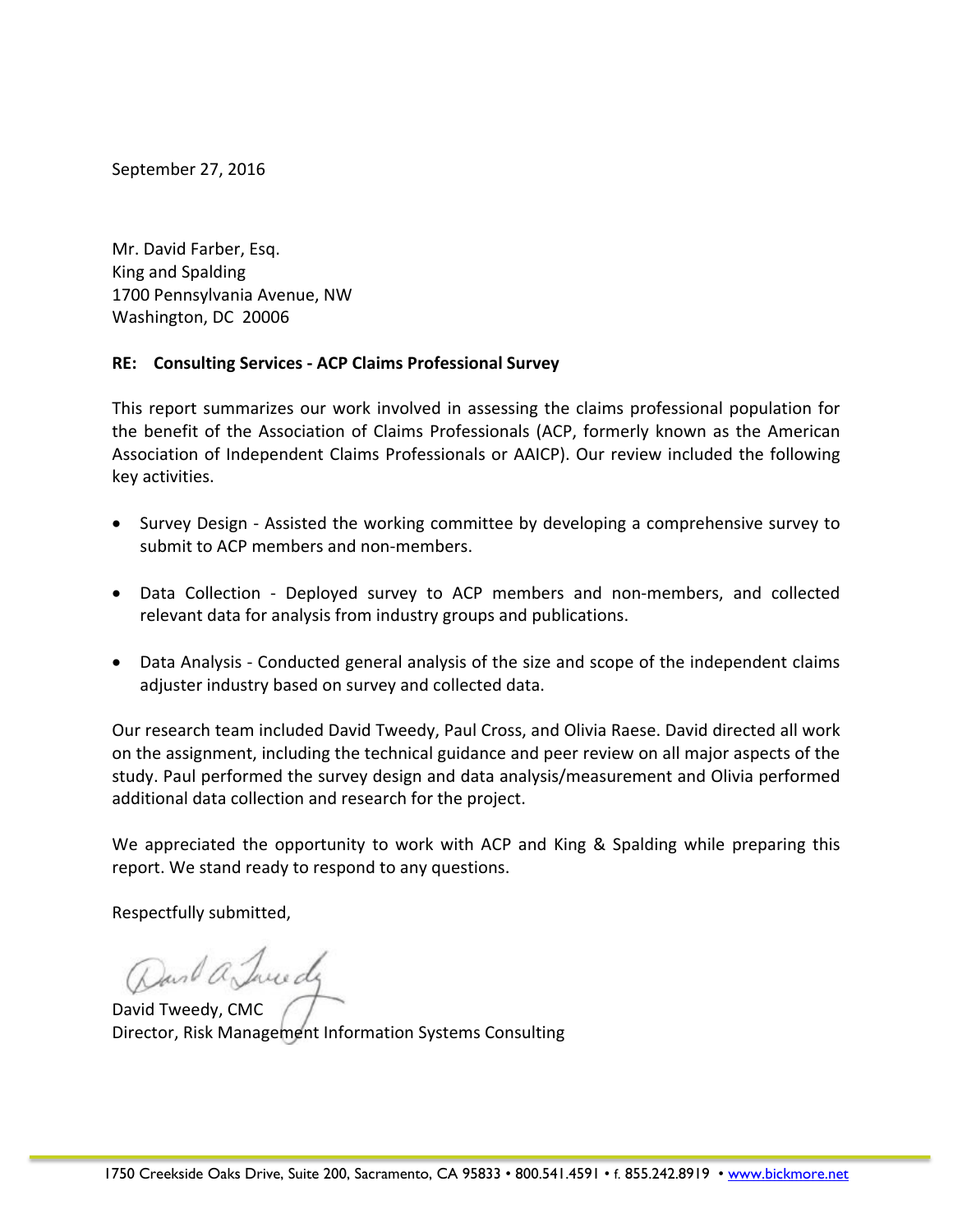# **Table of Contents**

### Appendix

A. Survey ACP's 2015 TPA Industry Initiative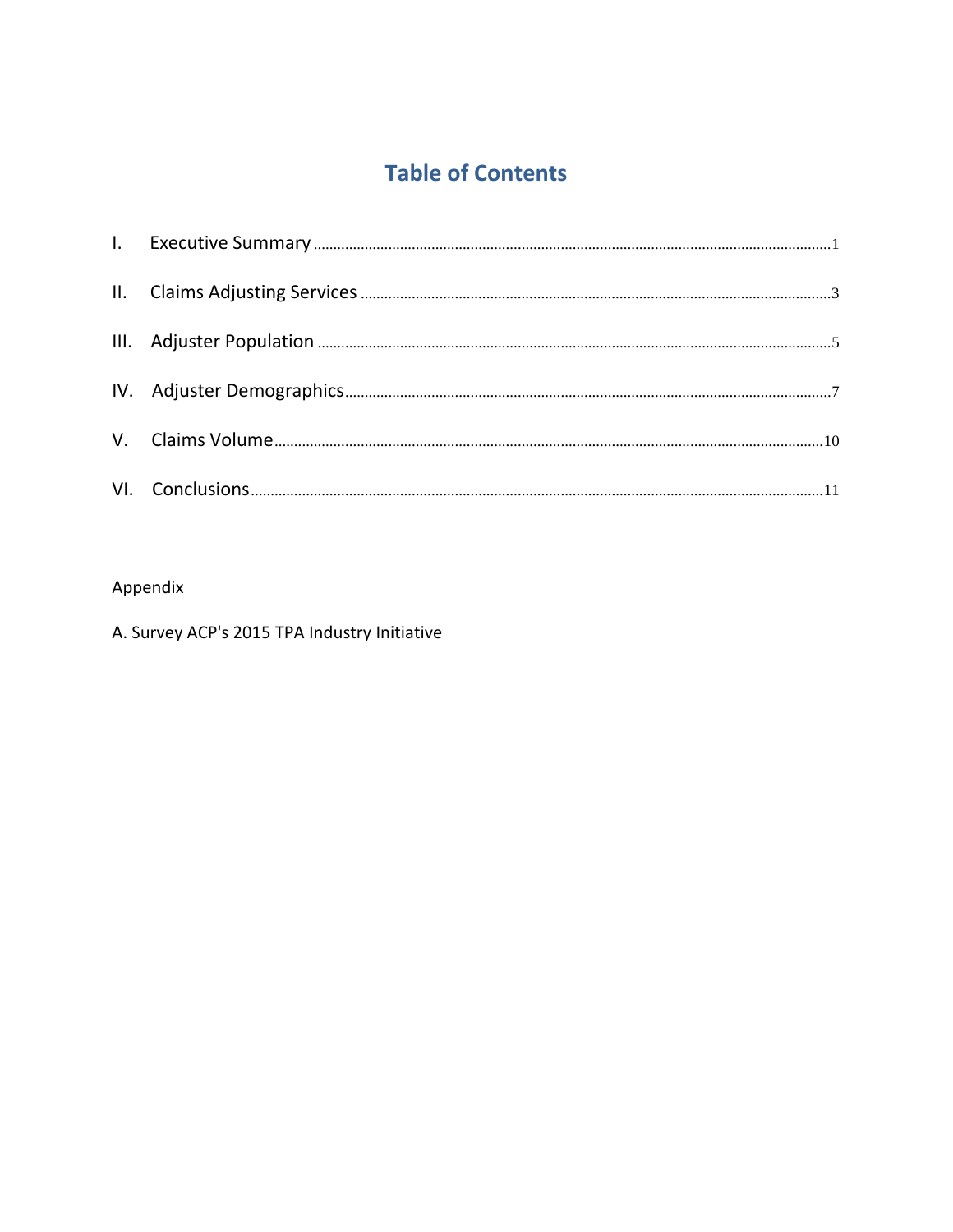### **I. Executive Summary**

Over the past several years the independent claims industry has been advocating for a greater role in the public policy sphere through its trade association, the Association of Claims Professionals (ACP, formerly known as the American Association of Independent Claims Professionals or AAICP). Over that time, ACP has learned that the basic industry metrics of how many adjusters work in the United States, how many licenses they typically need, where they are concentrated, the volume of claims they work upon, and other fundamental statistics about the industry are not in one place. For that reason, the ACP retained the services of Bickmore to undertake a national survey of ACP members and others to determine if this information could be collected and synthesized into a portrait of the independent claims adjusting industry. Following a national effort to collect relevant data, the below report provides that industry picture.

In brief, the study addresses the following metrics:

- The size and scope of the independent claims adjuster industry;
- The broader role the industry plays in the national economy;
- Claims metrics that independent adjusters work on each year; and
- The number of adjusters facilitating claims across the United States.

Our goal is to provide beneficial industry data for the ACP's use. To locate this data, our team relied on the working committee and our independent knowledge base through the claims and regulatory industries to obtain pertinent information for the study.

After deploying the survey and further researching adjuster populations, the following key findings emerged regarding the claim professionals population in the United States.

- 1. There are an estimated 125,000+ active claims professionals in the United States.
- 2. On average, each adjuster has approximately 10 state licenses.
- 3. Large insurance companies have the largest population of adjusters in‐house and account for roughly 70% of the overall population (compared to TPAs at 23% and regional adjusting firms at 7%).
- 4. Our survey reported the dollar value of claims adjusted on average for a one‐year period to be approximately \$45 Billion. Extrapolating for industry-wide results suggests the dollar‐value of claims adjusted for a one‐year period would be between \$450 to \$500 Billion on average.
- 5. Our survey reported that third party claims adjusters adjusted approximately 3,551,617 new claims each year. This accounts for a limited segment of the industry.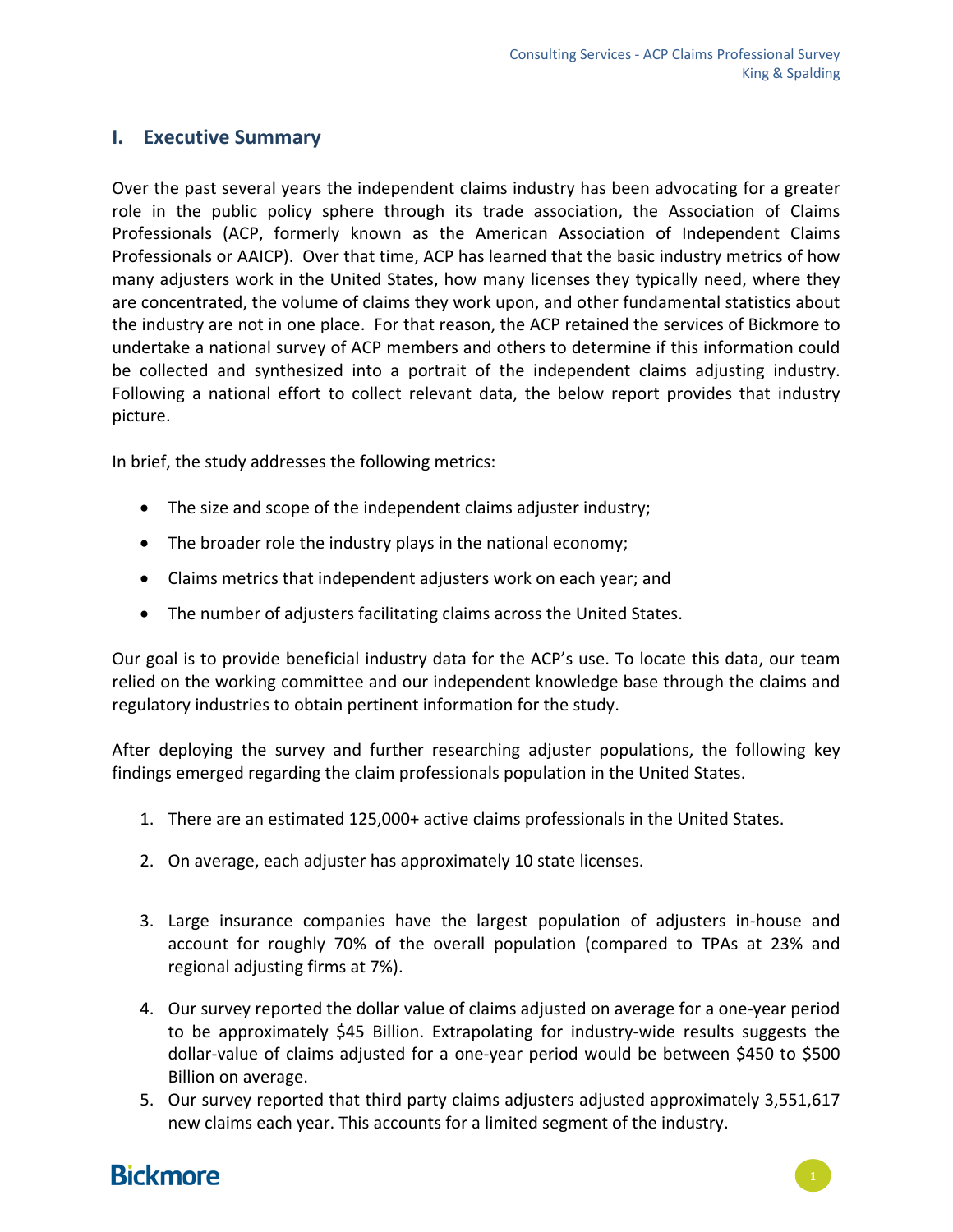These and other key findings are contained in the body of this report, which should be read in its entirety. In addition the survey used to query ACP members and non‐members, we resourced information from the National Association for Independent Insurance Adjusters (NAIIA) based in Tracy, California.<sup>1</sup>

<sup>&</sup>lt;sup>1</sup> The Bureau of Labor also provides some claim statistics that we considered for inclusion in this study. http://www.bls.gov/ooh/business‐and‐financial/claims‐adjusters‐appraisers‐examiners‐and‐investigators.htm. We were able to corroborate data we collected with BLS data related to claims professionals working for insurers and brokers/agencies. BLS data, however, does not include detailed information for either large or small third party administrators, or individual adjusters working outside a company structure. As a result, our data cannot be compared to BLS data given that each measures a different set of metrics.



 $\overline{a}$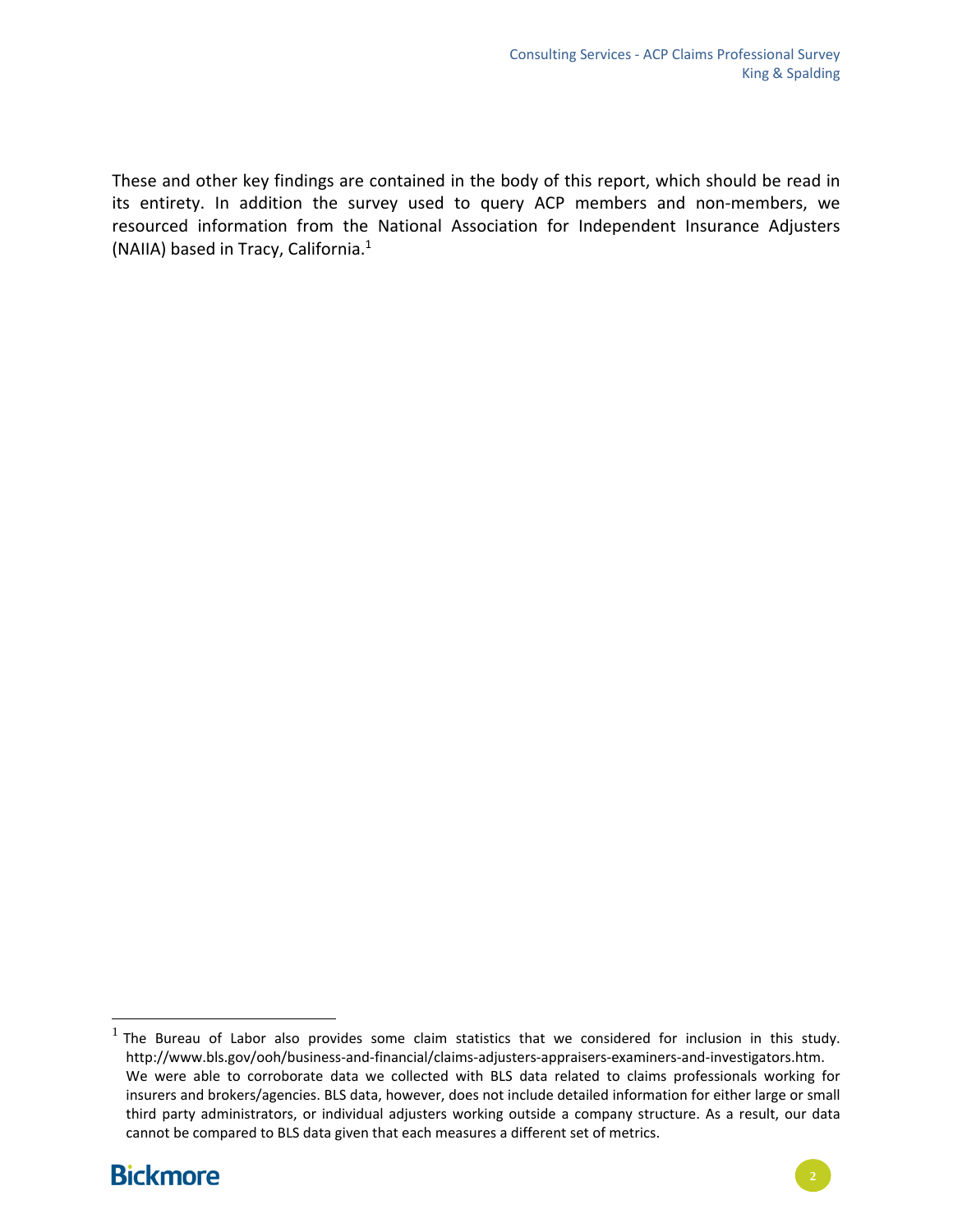### **II. Claims Adjusting Services**

ACP members employ thousands of claim specialists and other professionals across the country and handle millions of workers' compensation, disability, property, and liability claims annually.

We surveyed nine large independent adjusting companies throughout the United States - all of which perform commercial adjusting services for some or all of the following lines of coverage:

- Property Coverage;
- General Liability;
- Commercial Auto Liability;
- Auto Physical Damage
- Workers' Compensation (Statutory);
- Workers' Compensation (Federal);
- Professional Liability;
- Group Disability; and
- Leave Administration.

All of the large independent adjusting companies surveyed reported they conduct adjusting services for general liability and auto physical damage claims.

- Eighty nine percent (89%) of respondents reported adjusting services for auto liability.
- Seventy-eight percent (78%) of respondents reported providing services for property, workers' compensation and professional liability lines of coverage.
- Twenty‐two percent (22%) of respondents reported providing services for group disability programs and leave administration.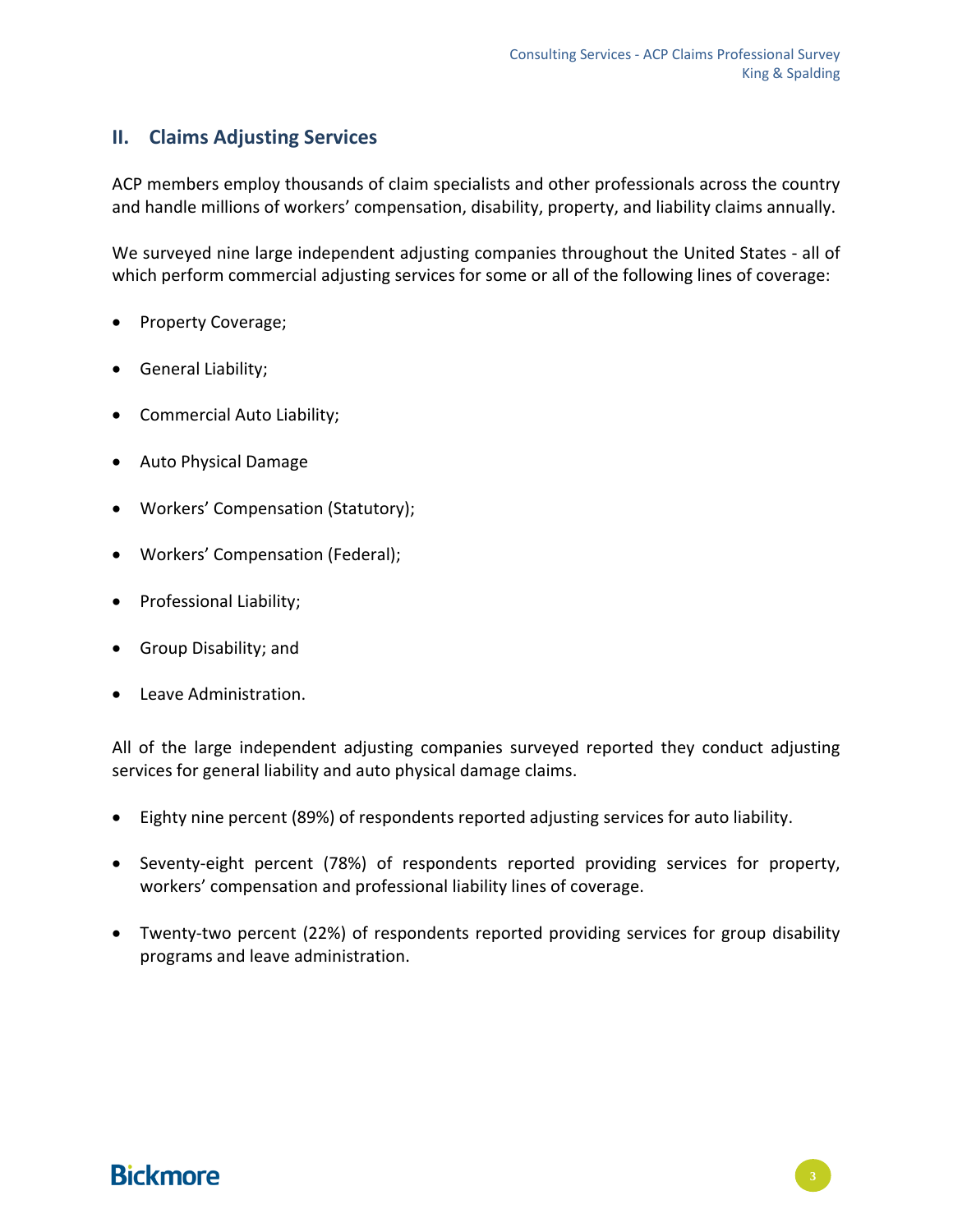

**Exhibit 1 ACP Member Survey Response for Commercial Lines**

The survey provided an opportunity for participants to separately account for their adjusting services provided for personal lines. Exhibit 2 shows adjusting services for personal lines of coverage constitutes a much lower percentage of overall services provided by those participating in the survey. Only 22% of those surveyed provide adjustment services for personal residential property, while 11% reportedly adjust services for personal auto and personal general liability insurance claims.



**Exhibit 2**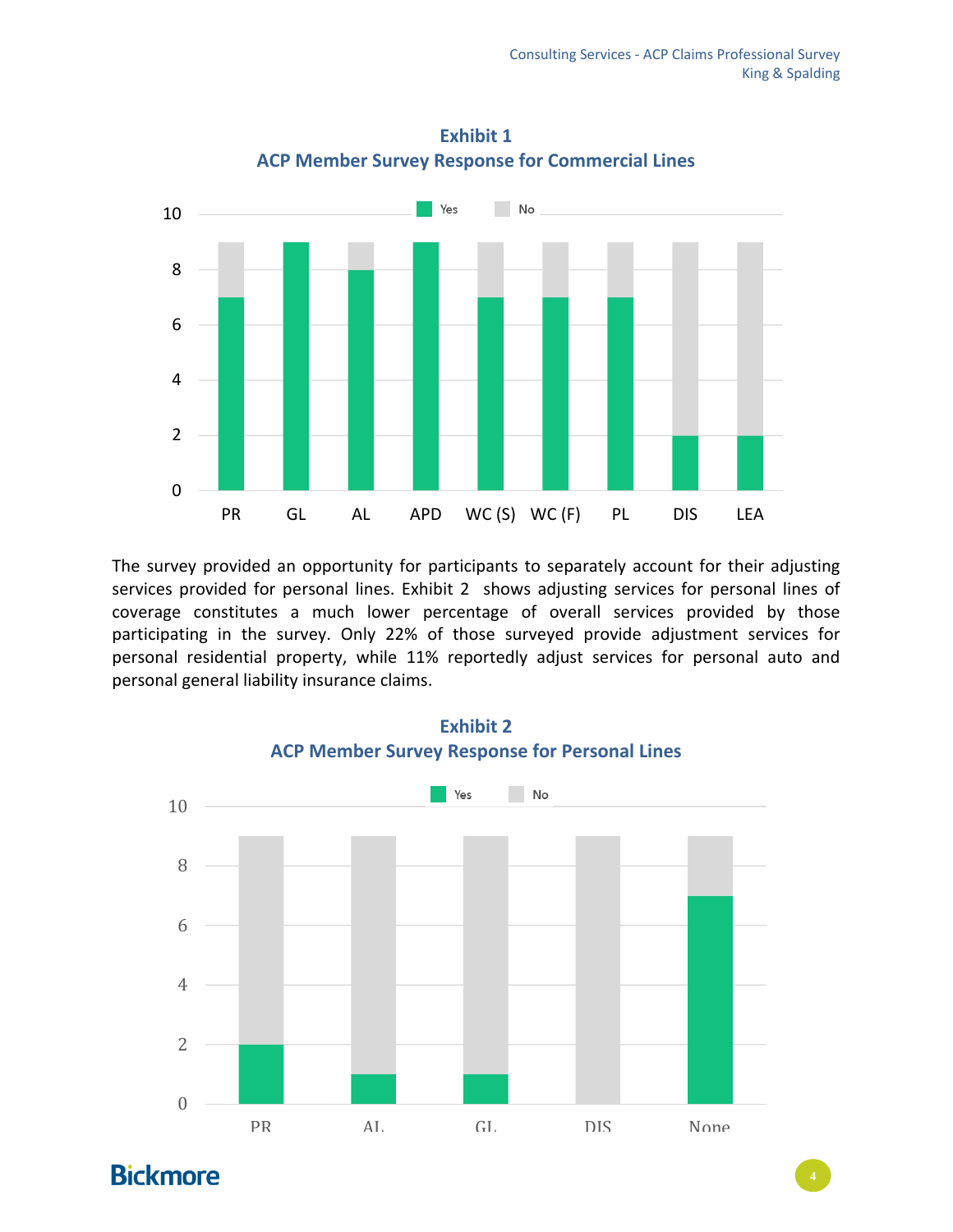### **III. Adjuster Population**

Our primary goal for the survey was to estimate claim professionals populations throughout the United States. The findings show claim professionals populations vary significantly by state.

Additionally, we found the title of claims professional often differed from organization to organization. For example, some organizations may refer to the individual as a claims adjuster, while others may refer to them as a claims examiner.

Eight out of nine survey respondents gave estimates on the populations of claim professionals. Respondents reported 13,221 claims professionals in the United States. California led the top ten states with the highest claims professional populations reported from our survey results, followed by Texas, Ohio, Tennessee, Illinois, Georgia and Florida.

Along with the survey, we pursued additional sources to identify adjuster populations. The additional sources we pursued were other TPAs (who had not responded to our survey), large insurance carriers with claims adjusters on staff, and the National Association of Independent Insurance Adjusters (NAIIA). Please note the NAIIA represents 300 independently owned, regional property and casualty claims adjusting companies located throughout the United States.

Claims adjuster estimates and assumptions were based on the following three factors.

- 1. We requested claims adjuster populations who work on commercial property and casualty insurance claims only. We did not include claim adjusters who work on employee benefits or personal insurance lines (E.g. homeowners, personal auto, etc.).
- 2. Public adjusters were not included in our research. Public adjusters are insurance claims professionals who represent the interests of the policyholder in settling a property insurance claim. They are typically independent from the insurance company or TPA.
- 3. Any insurance company adjuster estimates also include adjuster populations for owned TPAs. For example, our estimate received through ACE also includes claims adjusters from their owned TPA, ESIS.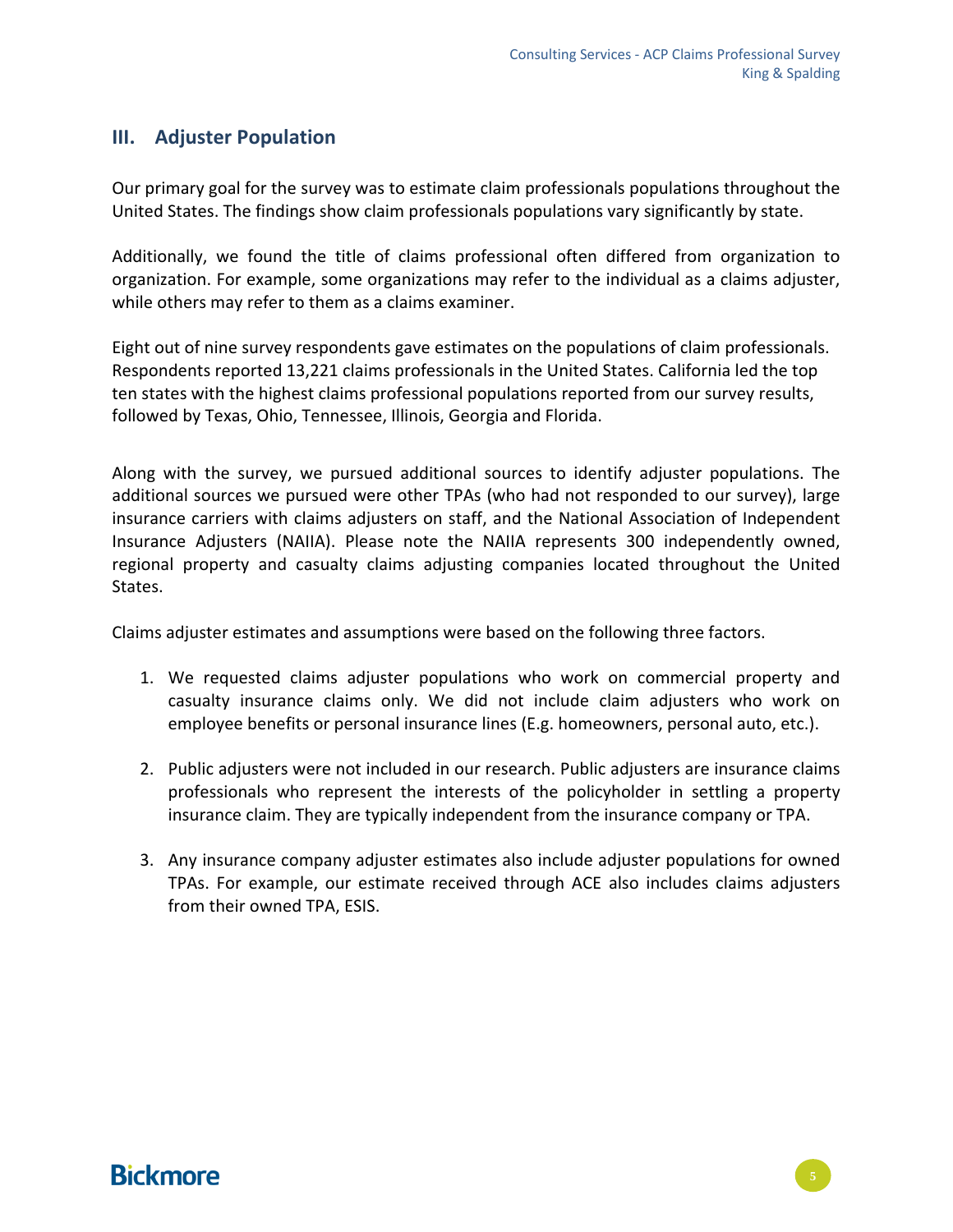Based on our research, we estimate that there are approximately 125,000+ actively employed claims professionals throughout the United States<sup>2</sup>. Exhibit 3 shows our estimations by market segment.





Federal Insurance Office, U.S. Department of the Treasury, *Annual Report on the Insurance Industry* (Washington DC: Federal Insurance Office, 2015).

"National Association of Insurance Commissioners Property and Casualty Insurance Industry 2014 Top 25 Groups and Companies by Countrywide Premium," NAIC, http://www.naic.org/documents/web\_market\_share\_150302\_2014\_property\_lob.pdf, (April 6, 2015).

Business Insurance, *Market Insights: Directory of TPAs 2015* (New York: Crain Communications, Inc., 2015).



 $\overline{\phantom{a}}$ 

<sup>&</sup>lt;sup>2</sup> We estimated claim professionals for large independent adjusting companies, large insurance companies, and independently owned adjusting firms based on several industry factors and through extrapolation. In addition to our survey results, which reported on populations of claim professionals for a limited number of TPAs, we estimated claims professionals for those not responding based on percentage of employees within a company. For large insurance companies, we reached out directly to the top 10 insurance carriers requesting claim professional populations. When exact numbers were not available, we estimated claims professional populations by percentage of employees. With regard to independently owned adjusting firms, we used data provided by the National Association for Independent Insurance Adjusters (NAIIA) based in Tracy, California and relied on other industry professionals for input.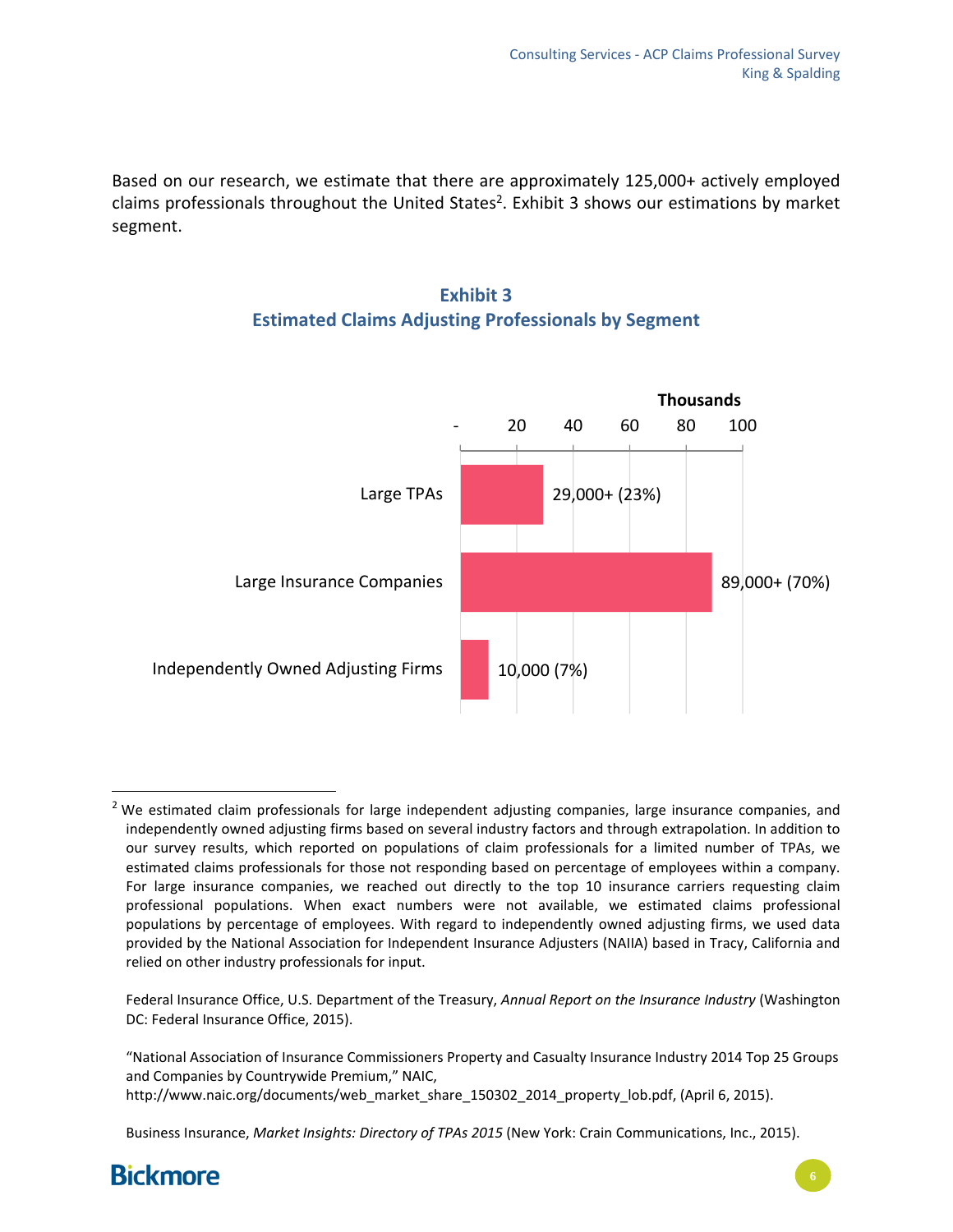### **IV. Adjuster Demographics**

Independent sources report that the size of the claims adjusting marketplace has changed over the last ten years,<sup>3</sup> which made our research on adjuster demographics especially critical to capture. Our findings from the ACP generated survey are detailed below. Please note that some large TPAs surveyed did not include data on adjuster experience level, education requirements, direct reports, or average claims adjusting licenses carried. Although our survey included a limited population, we estimate these ratios apply to our fully extrapolated estimated population of 125,000+ claims professionals in the United States.

Five out of nine participants responded to the question on adjuster experience. Results show a weighted average experience level for employed claims adjusters of 8.8 years, meaning the average adjuster has 8.8 years of experience based on our survey of major TPAs. Other large TPAs involved in the survey did not respond to the question on experience level because they did not collect or track the data.



### **Exhibit 4 Claims Professional Experience in Years**

<sup>&</sup>lt;sup>3</sup> Information per a research phone call with a representative from Claims Professionals Liability Insurance Company, Tustin, California; June 16, 2016. http://cplic.net.



 $\overline{a}$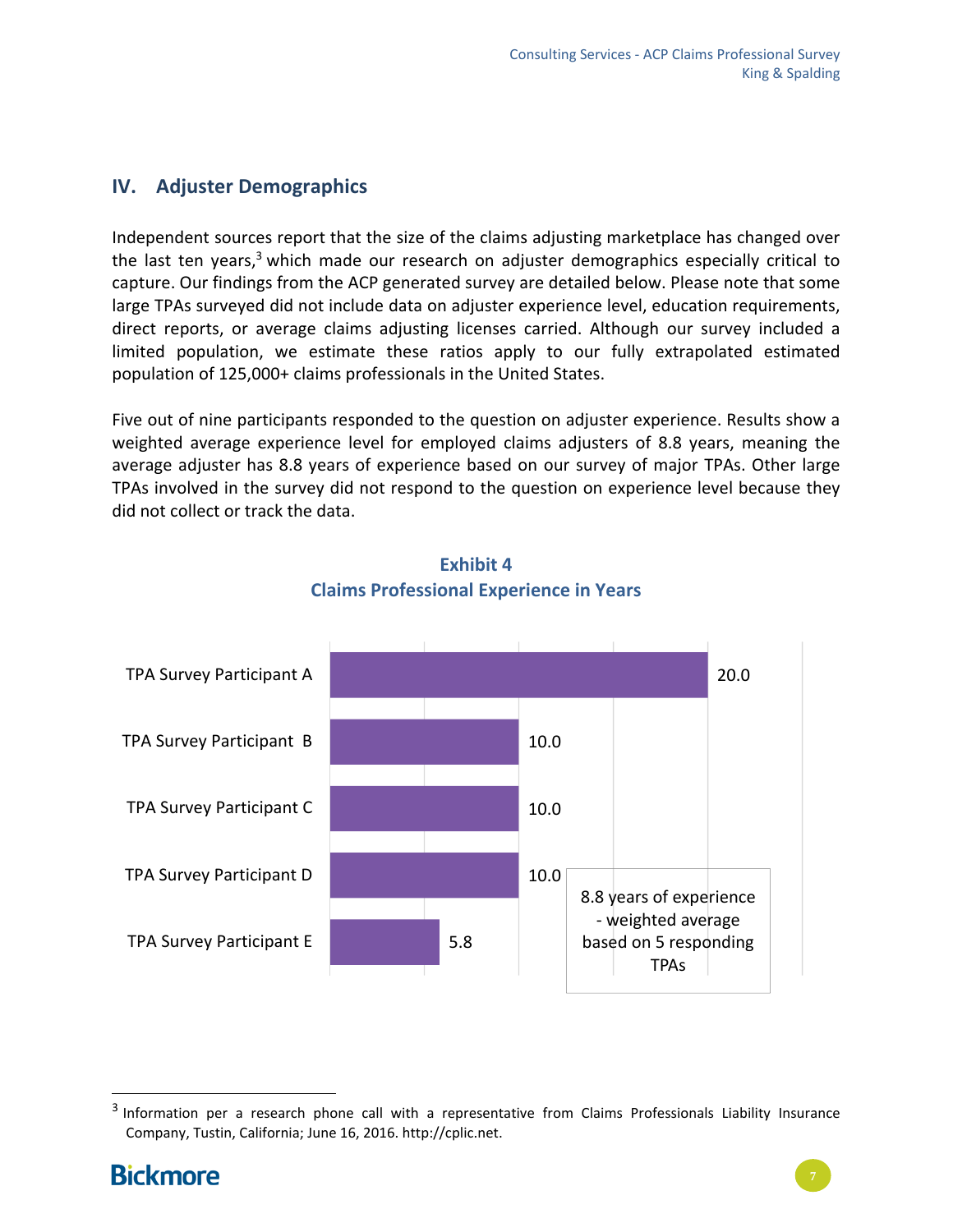The education level requirement was another vital part of determining the background of claims professionals throughout the United States. Six out of nine survey participants responded. Fifty percent (50%) of respondents required a bachelor's degree or higher to pursue a position in claims adjusting within their firm. The balance of respondents noted a high school degree or less in order to obtain the position of claims adjuster.



### **Exhibit 5 Claims Adjuster Education Requirements**

The average number of state licenses per claims adjuster varies greatly between firms. The survey suggests an average of 9.8 separate state licenses are held by claims professionals throughout the United States (seven out of nine survey participants reporting). The exhibit below also notes that one respondent showed a total of 16 state licenses (on average) per claims professional, indicating that their claims professionals reach 32% of the state jurisdictions on a regular basis.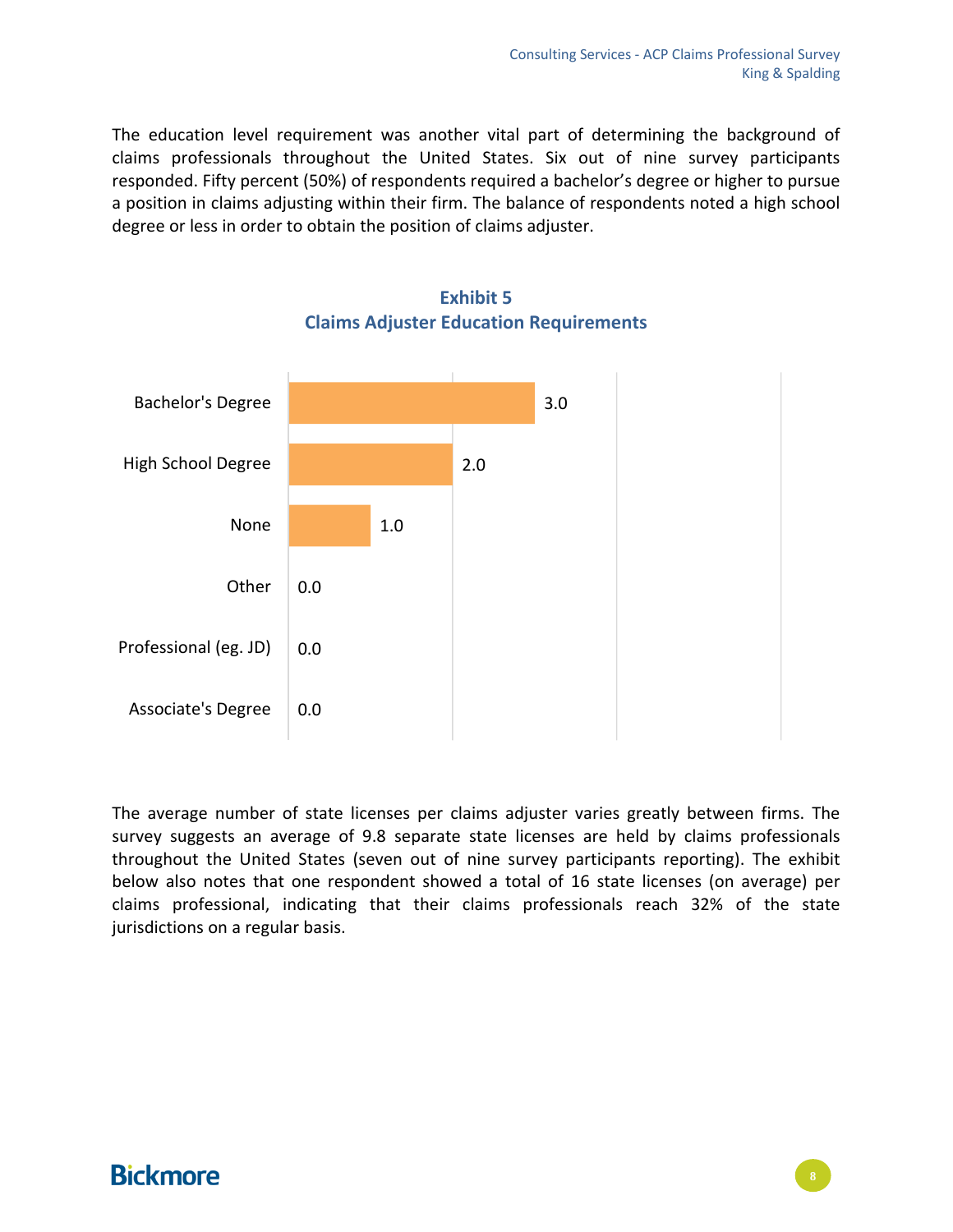

**Exhibit 6 Claims Adjuster State Licenses per Claims Professional**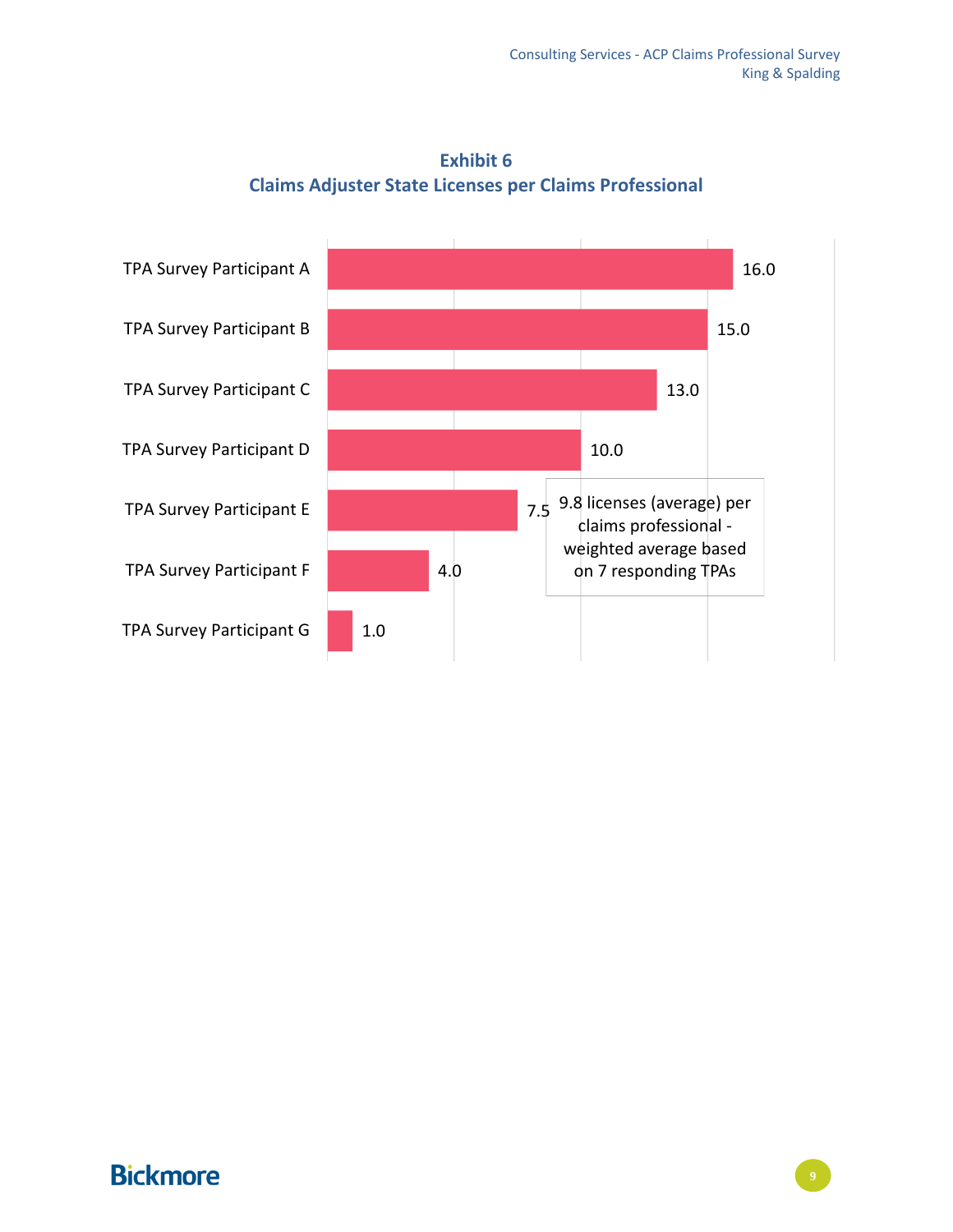### **V. Claims Volume**

The results of our survey showed that third party administrators are adjusting an average claims volume of 3,551,617 each year. Please note that our survey results include a limited population of TPAs reporting on adjusting claims. We derived this estimate by using average claims volume reported by survey respondents from 2012 to 2014. Survey participants responded most comprehensively to those two years thus providing a more realistic basis for estimating.

Our survey also suggests an estimated \$45 Billion in claims being adjusted on average annually. Similar to our above estimate on claims volume, we derived this estimate by using average claims values reported by survey respondents from 2012 to 2014. We estimate that industry‐ wide statistics would bring the dollar-value of claims adjusted throughout the United States to \$450 to 500 Billion on average (for a one‐year period).

### **Exhibit 7 Claims Volume Reported by Survey Respondents by Year**

|      | Total          | Number of |
|------|----------------|-----------|
| Year | Incurred       | Claims    |
| 2011 | 43,891,875,260 | 2,738,177 |
| 2012 | 43,614,843,828 | 3,128,437 |
| 2013 | 45,230,176,211 | 3,506,726 |
| 2014 | 47,614,121,164 | 4,019,689 |
| 2015 | 33,478,487,234 | 4,026,554 |

| Average         |                | 3,551,617 |
|-----------------|----------------|-----------|
|                 | 45,486,380,401 |           |
| $(2012 - 2014)$ |                |           |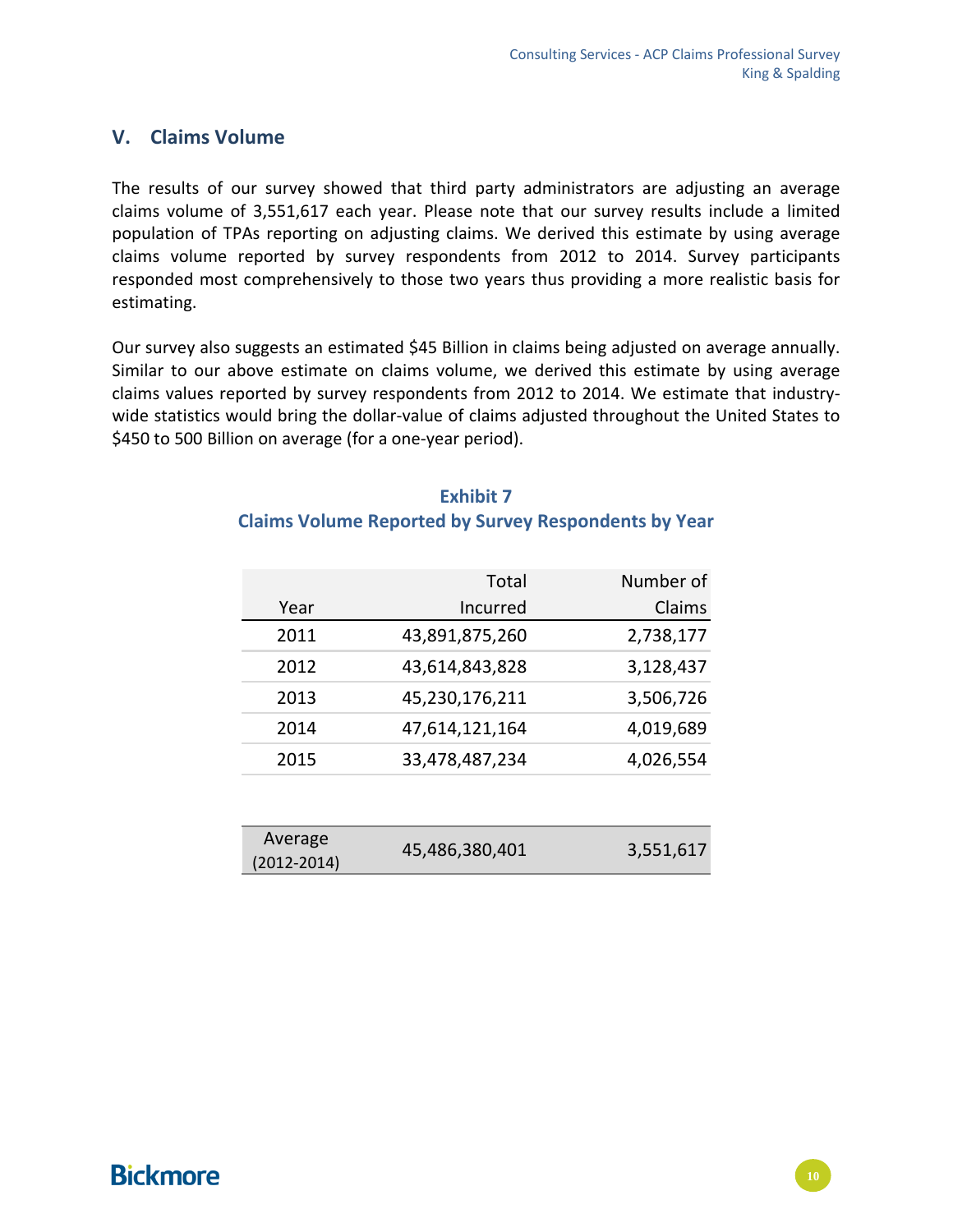When survey participants were asked about claims distribution by state, California was easily identified as the state where most claims were being adjusted on a yearly basis. Again, our survey results include a limited TPA population. Similarly, California was identified for the adjustment of the most workers' compensation claims (both State and Federal workers' compensation claims) for a five‐year period, according to survey respondents.

### **VI. Conclusions**

The results included above describe an industry that impacts a significant and growing segment of the American economy. The industry is responsible for tens of thousands of jobs across the country (and, importantly, our survey only sought to capture the number of adjusters, and did not include information related to management, clerical, and ancillary staff, which would substantially increase the number of jobs for which the industry accounts in the United States). Moreover, the billions of dollars of claimants payment that flow through the industry is not only significant, but should be recognized for providing an important consumer service to those suffering a loss and most in need.

Not surprising, the data indicates the typical adjuster holds nearly 10 licenses, suggesting an unnecessary amount of duplication and burdensome regulation for individual adjusters and their employees alike. It is likely that as this burden grows, it will attract more attention and calls for correction. We note that the United States Treasury Department has already noted the "regulatory arbitrage" associated with a similar system affecting broker and agent **licensure,** and Congressional action shortly followed.<sup>4</sup> It would not be unreasonable to surmise the same type of statutory reform to advance uniformity and reciprocity is needed for the claims adjusting industry as well.

Perhaps most important, this survey begins to capture the essential data about this growing and important industry, which to our knowledge does not otherwise exist. We hope this information will be a catalyst for further study by academics and analysts, and that the data provided above will stimulate a greater interest by the policy community in recognizing, and addressing the needs of, this growing industry. Ultimately, everyone from Main Street to Wall Street is at risk of experiencing a claim. Each year 3.5 million claims will occur and 125,000 adjusters will be called upon to meet the need, and distribute the over \$500 billion of claims payments. No clearer figures testify to the importance of the independent claims adjusting industry in America today.

<sup>&</sup>lt;sup>4</sup> Federal Insurance Office, How to Modernize and Improve the System of Insurance Regulation in the United States (Dec. 2013), available at: https://www.treasury.gov/initiatives/fio/reports‐and notices/Documents/How%20to%20Modernize%20and%20Improve%20the%20System%20of%20Insurance%20R egulation%20in%20the%20United%20States.pdf ; National Association of Registered Agents and Brokers Reform Act of 2015, Title II of H.R.26, the Terrorism Risk Insurance Program Reauthorization Act of 2015.



 $\overline{\phantom{a}}$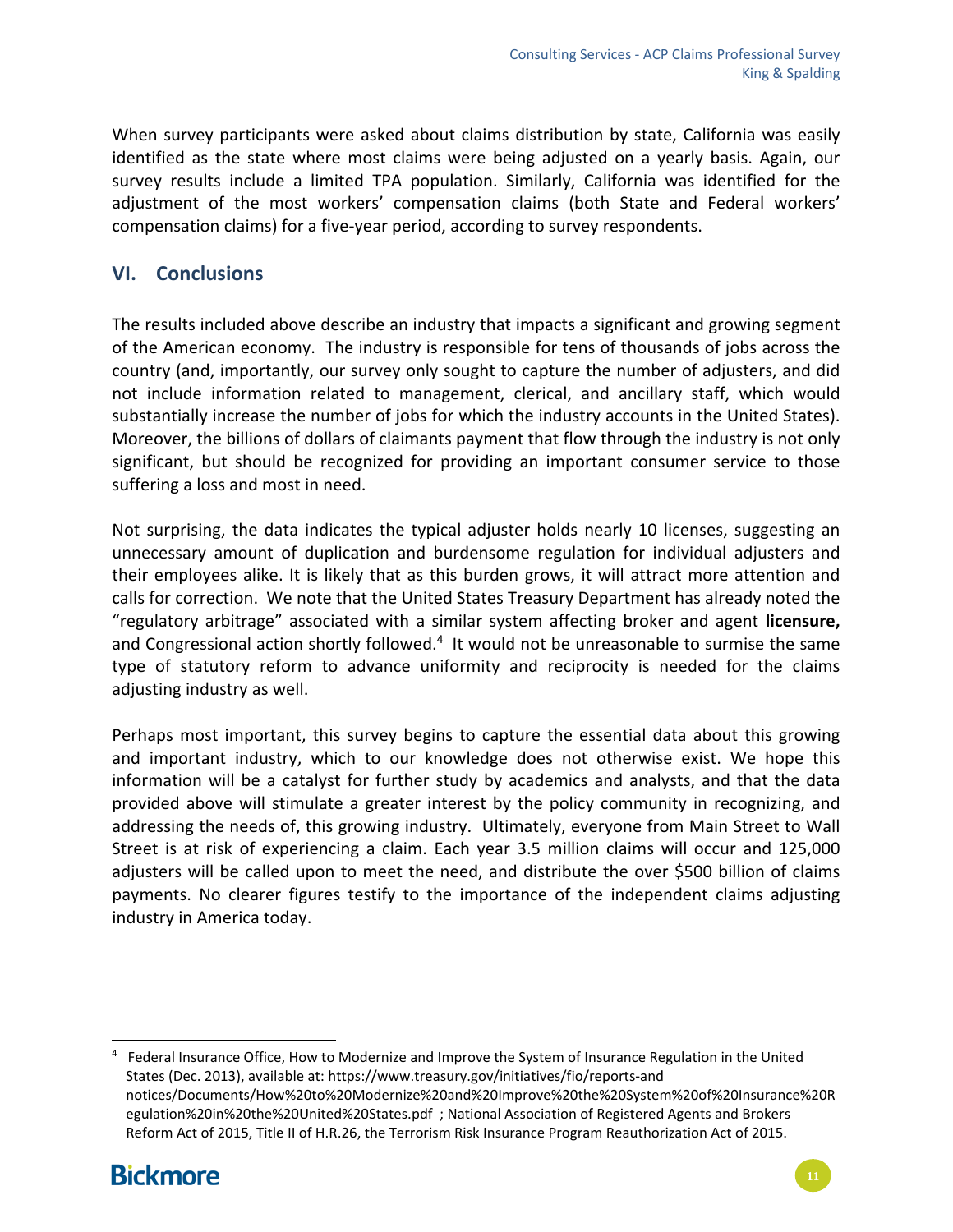## **APPENDIX A**

# **Survey**

### **1) COMMERCIAL INSURANCE. What lines of business do you provide TPA (Third Party Administration) services for?**

(check all that apply)

Definitions – Lines of Business (click)

| Property                           |
|------------------------------------|
| General Liability                  |
| $\Box$ Auto Liability              |
| $\Box$ Auto Physical Damage        |
| $\Box$ State Workers' Compensation |
| Federal WC (USL&H Jones Act)       |
| □ Professional Liability, E&O      |
| □ Group Disability                 |
| Leave Administration               |
| Other(s) (write-in)                |

**2) PERSONAL LINES INSURANCE. What lines of business do you provide TPA (Third Party Administration) services for?** (check all that apply)

Definitions – Lines of Business (click)

 $\Box$  Residential Property Personal Auto General Liability / Umbrella  $\Box$  Disability

 $\Box$  Other(s) (write-in)

None

### **3) How would you like to provide Annual Claims Volume and Total Incurred (both by Year, State and Line of Business)?**

- O I'd prefer to upload an Excel file
- O I'd prefer to data entry right here in the Survey

### **4) Please provide (in 1 Excel file) the following:**

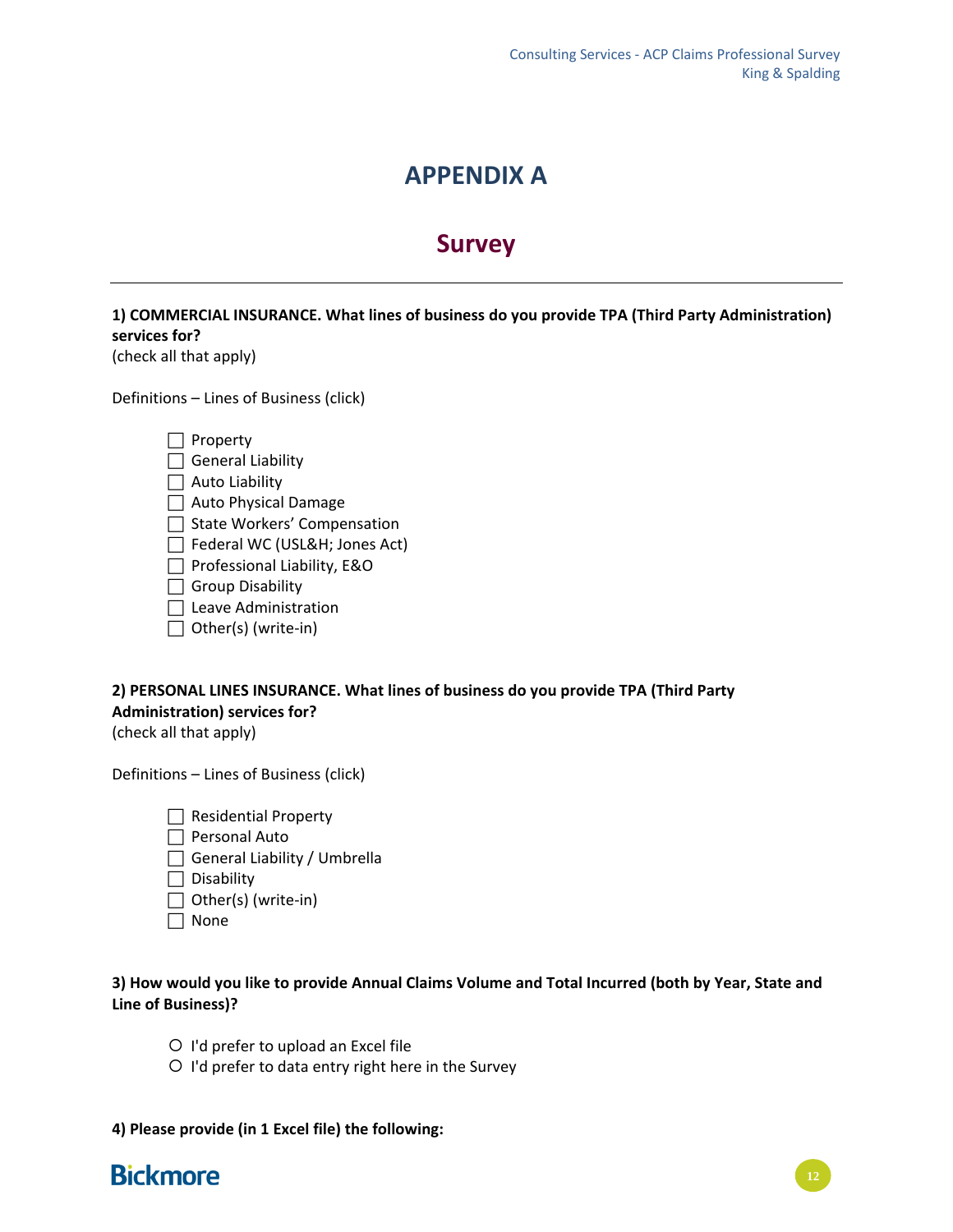(i) annual claims volume (new claims arising during a calendar year, but not including re‐opened claims) for the years 2011, 2012, 2013, 2014 and 2015 (estimated). This information needs to be provided by State and by the lines of business specified in question #1 (i.e. lines you provide TPA services for).

(ii) total claims dollar value (total incurred) for all open and new claims for the years 2011, 2012, 2013, 2014 and 2015 (estimated). This also needs to be provided by State and by the lines of business specified in question #1 (i.e. lines you provide TPA services for). For Workers' Compensation, please provide separately Indemnity and Medical amounts.

| <b>Line of Business</b>    | State | Year        | Incurred  | Volume |
|----------------------------|-------|-------------|-----------|--------|
| <b>Commercial Property</b> | CА    | 2011        | 2,915,000 | 530    |
| <b>Commercial Property</b> | CА    | 2012        | 2,629,000 | 478    |
| <b>Commercial Property</b> | CА    | 2013        | 2,574,000 | 468    |
| <b>Commercial Property</b> | CА    | 2014        | 2,475,000 | 450    |
| <b>Commercial Property</b> | CА    | 2015 (Est.) | 2,062,500 | 375    |
| <b>Commercial Property</b> | ΝV    | 2011        | 467,500   | 85     |
| <b>Commercial Property</b> | ΝV    | 2012        | 258,500   | 47     |
| <b>Commercial Property</b> | ΝV    | 2013        | 357,500   | 65     |
| <b>Commercial Property</b> | ΝV    | 2014        | 275,000   | 50     |
| <b>Commercial Property</b> | ΝV    | 2015 (Est.) | 407,000   | 74     |
| <b>General Liability</b>   | CА    | 2011        | 2,012,500 | 115    |
| <b>General Liability</b>   | CА    | 2012        | 2,695,000 | 154    |
| <b>General Liability</b>   | CА    | 2013        | 2,555,000 | 146    |
| <b>General Liability</b>   | CА    | 2014        | 3,062,500 | 175    |
| <b>General Liability</b>   | CА    | 2015 (Est.) | 3,675,000 | 210    |

A sample file/upload might look like this:

Don't forget to hit the "Upload" button after selecting the file.

### **5) Please provide number of total claim professionals as broken down by title as of September 1, 2015:**

- \_\_\_ Claims Managers
- \_\_\_ Supervisors
- \_\_\_ Litigation Adjuster/Litigation Examiner
- \_\_\_ Senior Adjuster/Senior Examiner
- \_\_\_ Adjuster/Examiner
- \_\_\_ Payment Administrator
- **\_\_\_** Employed Appraisers (Auto and Property)
- \_\_\_ Subrogation Administrator